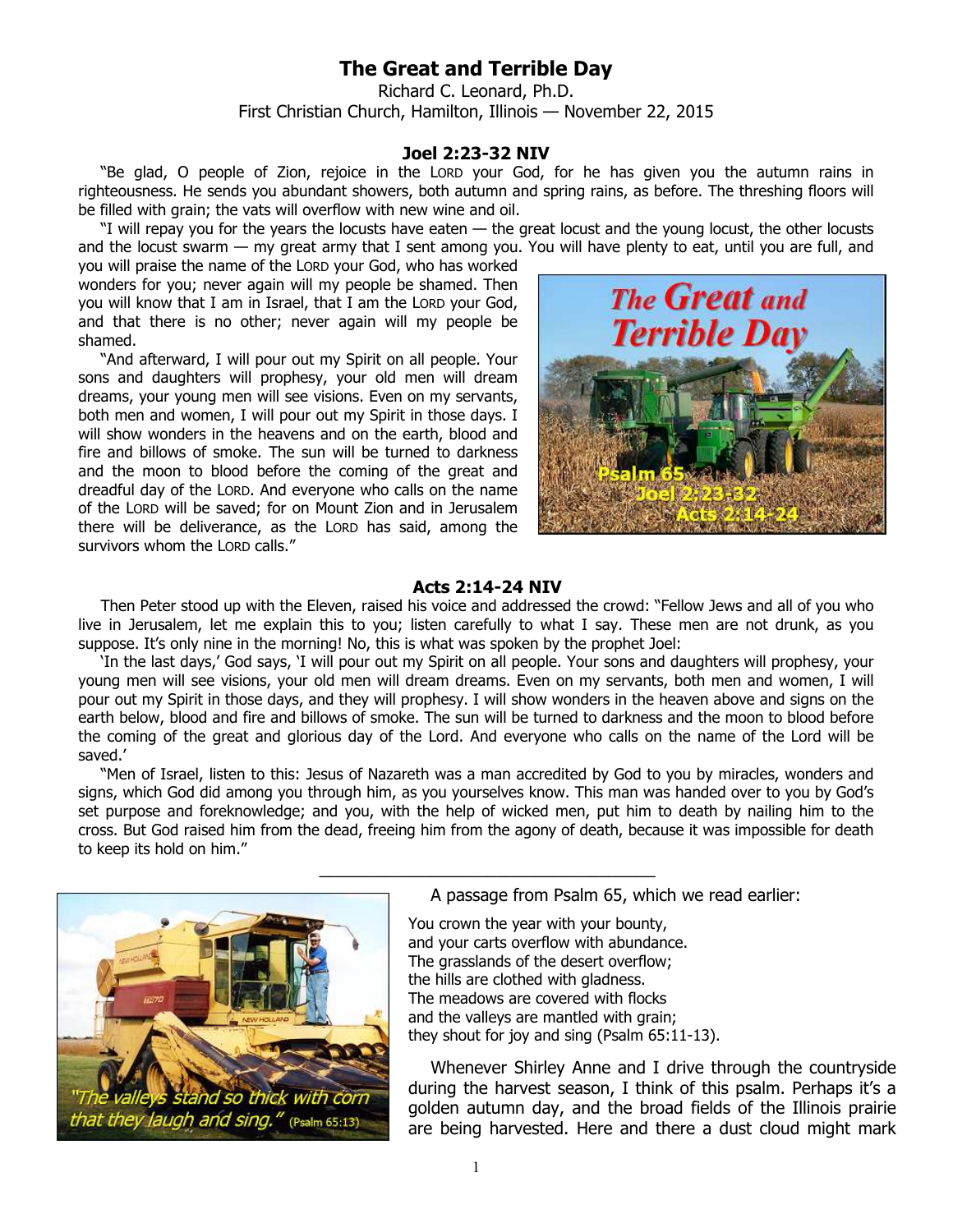the spot where a farmer is picking up corn, or combining beans. And I can't help but remember the words of an anthem I had sung decades ago in a church choir, based on Psalm 65: "The valleys stand so thick with corn that they laugh and sing."

For the prophet Joel, in our reading from his second chapter, it was a far different story with nothing to laugh or sing about. It had been anything but a good year. It seems a plague of locusts had come, devouring everything in its path, devastating the land. In chapter 1 Joel compared the locusts to an invading army:

For a nation has come up against my land, powerful and without number; its teeth are lions' teeth, and it has the fangs of a lioness. It has laid waste my vines, and splintered my fig trees; it has stripped off their bark and thrown it down; their branches are made white.

Lament like a virgin girded with sackcloth for the bridegroom of her youth. The cereal offering and the drink offering are cut off from the house of the Lord. The priests mourn, the ministers of the Lord. The fields are laid waste, the ground mourns; because the grain is destroyed, the wine fails, the oil languishes (Joel 1:6-10)

Occasionally, driving through rural areas during the summer, I have watched an airplane as it swoops low over the land and then turns and follows the contours of a field. It's not some crazy amateur pilot flirting with

danger to impress his girl friend. It's a crop duster, spraying the field with chemicals to minimize damage done by insects or other pestilence. (Of course, if you grow organically you don't want to have this done.) In Joel's day there were no crop dusters, no insecticides, no chemicals to stave off a plague of locusts. When their army attacks there's nothing you can do but watch in horror as every plant is consumed and every tree is stripped of its foliage, and even its bark, under their onslaught.

I had a brief taste of this while living in Texas several decades ago. There was a small garden next to our house that was attacked by squash bugs  $-$  a kind of large black beetle. I went to a garden center and the man told me how to get rid of them. "You take two small boards," he said,



"and you pick up the bug and put it between the boards and then you smash them together. That will take care of the squash bug." That was all I could do  $-$  no sprays, no powders, nothing else would work.

With a million locusts advancing across your fields, even a couple of boards would be no help at all. The people of Judah were helpless to defend themselves. But the prophet Joel saw beyond the agricultural and entomological issues to a greater truth: The invading army of locusts was not just happenstance. It was a reminder of the Lord's judgment against a people who had become careless about their devotion to him. Therefore, Joel called the people to repentance and prayer and a return to their God:

Sanctify a fast, call a solemn assembly. Gather the elders and all the inhabitants of the land to the house of the Lord your God; and cry to the Lord. Alas for the day! For the day of the Lord is near, and as destruction from the Almighty it comes (Joel 1:14-15).

Do bad things come from the Lord?

No, bad things come from the evil one. However:

- They can motivate us to examine our commitment to the Lord.
- . They can cause us to seek God's resources to deal with the situation.

We don't like to think of bad things in our lives as coming from the Lord, and we'd be right about that. It's not the Lord's way to punish people with earthquakes, illness, drought, plagues of locusts or whatever. These things come from the evil one, or more often perhaps they come as the result of poor or shortsighted decisions we've made through the course of our life. But these events can move us to take stock of our situation and ask whether we're as fully committed to the Lord as we might be  $-$  or whether we're taking full advantage of the resources he gives us to meet these difficult circumstances. In this sense, and only in this sense, can we say these difficult things come from the Lord.

Usually our response to catastrophic events is to cry out to the Lord for help  $-$  and if that help doesn't come, then we begin to doubt God's goodness or even wonder if he is there, after all. A famous and brilliant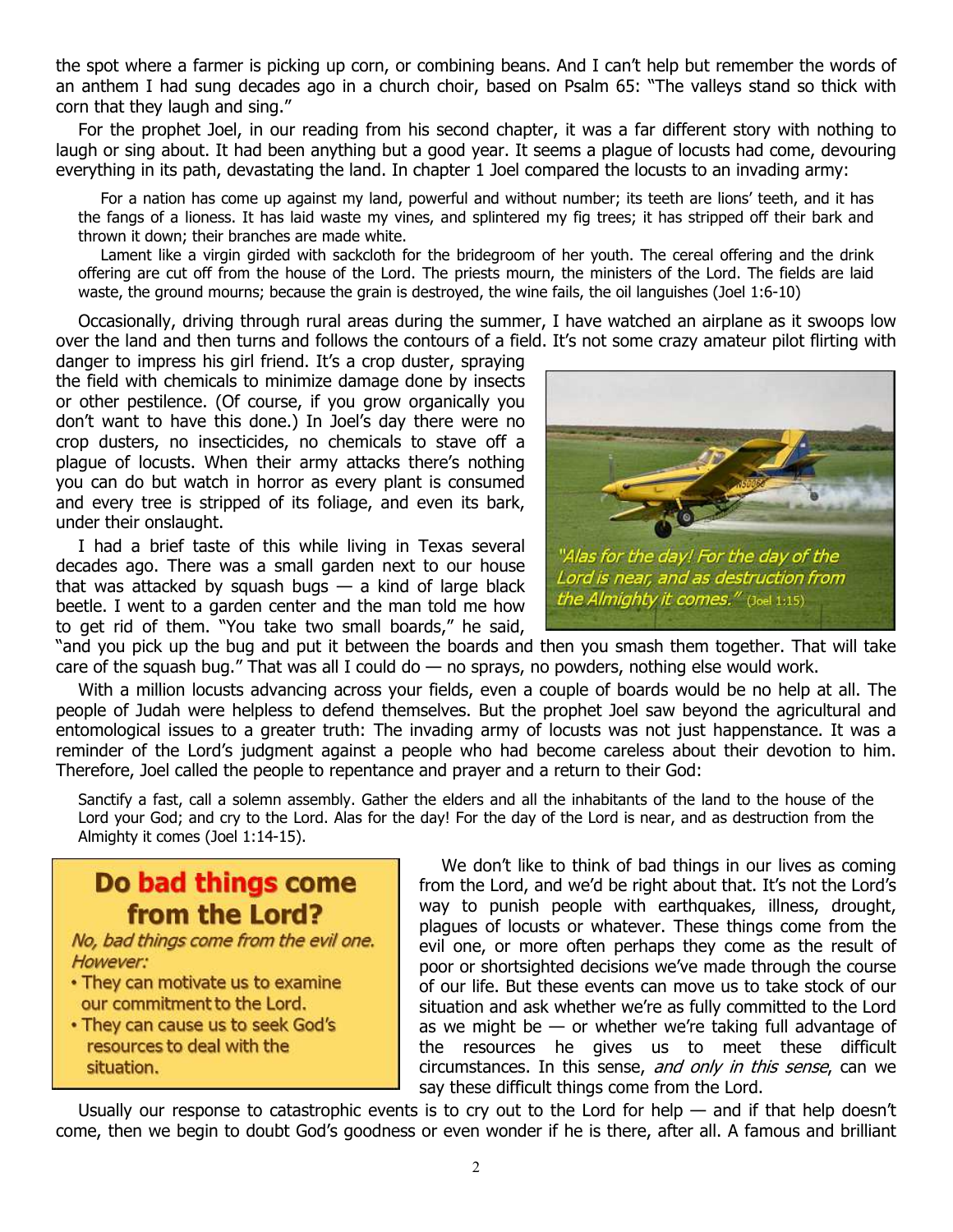British scientist, Stephen Hawking, became an atheist because an illness in his early adult life left him totally paralyzed and even unable to speak except through a voice simulator he can operate with a few fingers. When bad things happen to us, this could be our attitude as well — as if the very existence of the Almighty God, the Creator of the universe and its Sustainer through all time, depends on what happens to one human being in the twenty-first century  $-$  namely, ME.

The prophet Joel had a different take on disasters that occur. He saw them as a wake-up call to bring us back to our reliance upon the Lord. God, if he is God, has a universal purpose of good for his creation. Nevertheless, because human sin has resulted in a fallen world, bad things do occur. We may wonder why God allows them to happen, but we can't doubt his existence  $-$  nor his care for us  $-$  when they do occur. In fact, if we're true to Scripture we will never speak of *disasters*, because that word comes from a Greek expression that means "bad stars." As Christians we don't believe our lives are controlled by the stars, the signs of the Zodiac. So we don't talk about "disasters," nor do we "thank our lucky stars" when good things happen. It's the Lord God who is in charge — not



the heavens which he, himself, has made — and when good things come to us we don't have a stroke of luck, we experience a stroke of divine Providence.

In the advancing army of locusts, Joel perceived a message from the Lord warning his people that they'd become careless about their commitment to him, and their dependence on him. When things go well for us, it's easy to forget God and think we're the architects of our own lives. Prosperity, good health, the esteem of other people can blind us to our need for the Lord. Moses warned about this when he spoke to the people of Israel:



Take heed lest you forget the LORD your God, by not keeping his commandments and his ordinances and his statutes, which I command you this day: lest, when you have eaten and are full, and have built goodly houses and live in them, and when your herds and flocks multiply, and your silver and gold is multiplied, and all that you have is multiplied, then your heart be lifted up, and you forget the LORD your God, who brought you out of the land of Egypt, out of the house of bondage . . . Beware lest you say in your heart, "My power and the might of my hand have gotten me this wealth." You shall remember the LORD your God, for it is he who gives you power to get wealth; that he may confirm his covenant which he swore to your fathers, as at this day (Deuteronomy 8:11-14, 17-18).

So Joel understood how his people had forgotten about their covenant with God. In the face of a severe agricultural loss he called for a fast — for repentance and a return to the Lord. And he saw through the calamity that was occurring to the Lord's promise of better things to come:

"I will repay you for the years the locusts have eaten  $$ the great locust and the young locust, the other locusts and the locust swarm my great army that I sent among you" (Joel 2:25).

The Lord would restore the prosperity of his people. He would give them back what they had lost. Because of their repentance, he would have mercy on them and cancel out the effects of their sin. And there was even more to come. In the last day, after this time of devastation, the Lord would reveal his wonders in the heavens and on the earth. The "great and dreadful day" of the Lord would come — some translations call it the "great and terrible day" — in which God's people would call upon his name and be delivered. The Lord would pour out his Holy Spirit upon his people, both men and women. A new sense of God's greatness would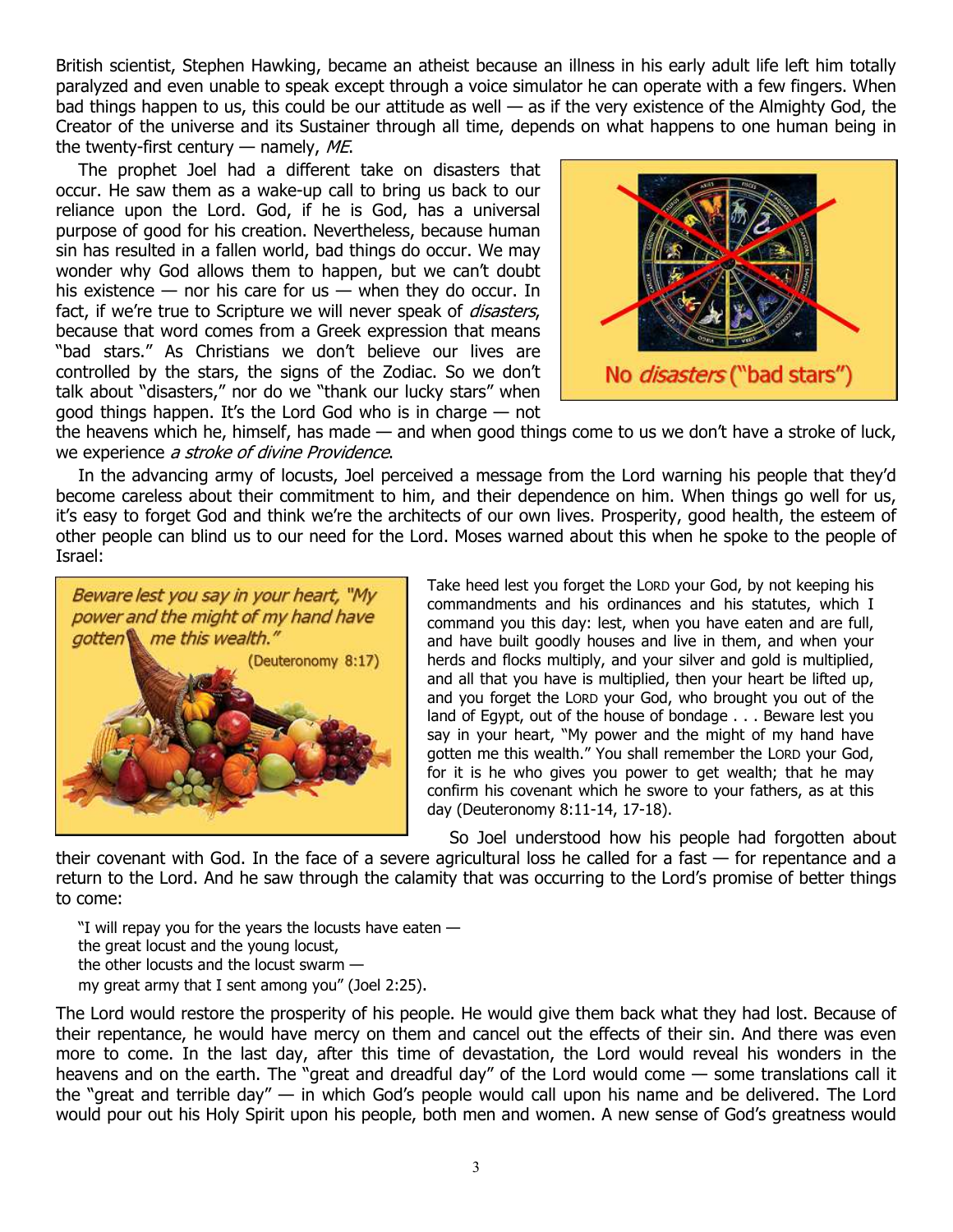dawn upon them in dreams and visions, in the release of prophecy, in a fresh awareness of God's presence among them.

The apostle Peter quoted this passage from Joel on the day of Pentecost, that day when the Holy Spirit first came upon the apostles and they spoke with other tongues and proclaimed the resurrection of Messiah Jesus for the first time in Jerusalem.

"In the last days," God says, "I will pour out my Spirit on all people. Your sons and daughters will prophesy, your young men will see visions, your old men will dream dreams. Even on my servants, both men and women, I will pour out my Spirit in those days, and they will prophesy. I will show wonders in the heaven above and signs on the earth below, blood and fire and billows of smoke. The sun will be turned to darkness and the moon to blood before the coming of the great and glorious day of the Lord. And everyone who calls on the name of the Lord will be saved" (Acts 2:17-21).

Notice that Peter called those days the last days. The deliverance God had promised his people had come to pass in the ministry, death and resurrection of Jesus.

"Men of Israel [Peter continued], listen to this: Jesus of Nazareth

POUR OUT MY SPI

was a man accredited by God to you by miracles, wonders and signs, which God did among you through him, as you yourselves know. This man was handed over to you by God's set purpose and foreknowledge; and you, with the help of wicked men, put him to death by nailing him to the cross. But God raised him from the dead, freeing him from the agony of death, because it was impossible for death to keep its hold on him" (Acts 2:22-24).

 God's purpose had been fulfilled; the Messiah had overcome "the law of sin and death" that held his people in bondage, and had opened up the future to them. It was a new day; it was "the last days" of which Joel had spoken.

 And notice, too, that in Peter's quotation the "great and terrible day" has become the "great and glorious day." That's not so strange. In the Bible, God's glory is a terrifying thing — that shining, radiant mass that surrounds his being is nothing to trifle with. Our God is an *awesome* God, and we may approach him only with fear and trembling. To behold him at work in our midst is an experience that should strike fear into our



hearts. And God had surely been at work, doing mighty works and signs and wonders through his Son. At his crucifixion the sky was darkened, the veil of the temple was torn, the graves of the saints were opened, and even a Roman centurion could not help but exclaim, "Truly this man was the Son of God" (Matthew 27:45-54). And Jesus' resurrection was no less fearsome; as Mark tells it, when the women came to his tomb early in the morning and found he wasn't there, "they went out and fled from the tomb; for trembling and astonishment had come upon them; and they said nothing to any one, for they were afraid" (Mark 16:8).

 What would have been your reaction to the news of Jesus' resurrection if you had been among those who sent him to the cross? How would you have felt to learn, in Peter's words, that

therefore "God has made him both Lord and Messiah, this Jesus whom you crucified"? It's no wonder Peter's listeners were "cut to the heart," as Luke says, and cried out almost in panic, "Brethren, what shall we do?" (Acts 2:36-37). For those listeners, and all who responded that day of Pentecost to Peter's call for repentance, it was indeed the "great and terrible day of the Lord."

 Yes, the "great and terrible day of the Lord" is the day Jesus died, taking our sins upon his cross. The "great and glorious day of the Lord" is the day he rose again from the dead, defeating the powers of evil and opening the kingdom of God to all who believe in him. The "great and dreadful day of the Lord" is the day God pours out his Holy Spirit upon his own, men and women alike, equipping them for witness and service, raising up prophets to speak forth his Word, filling the old with dreams of the glory of his kingdom, filling the